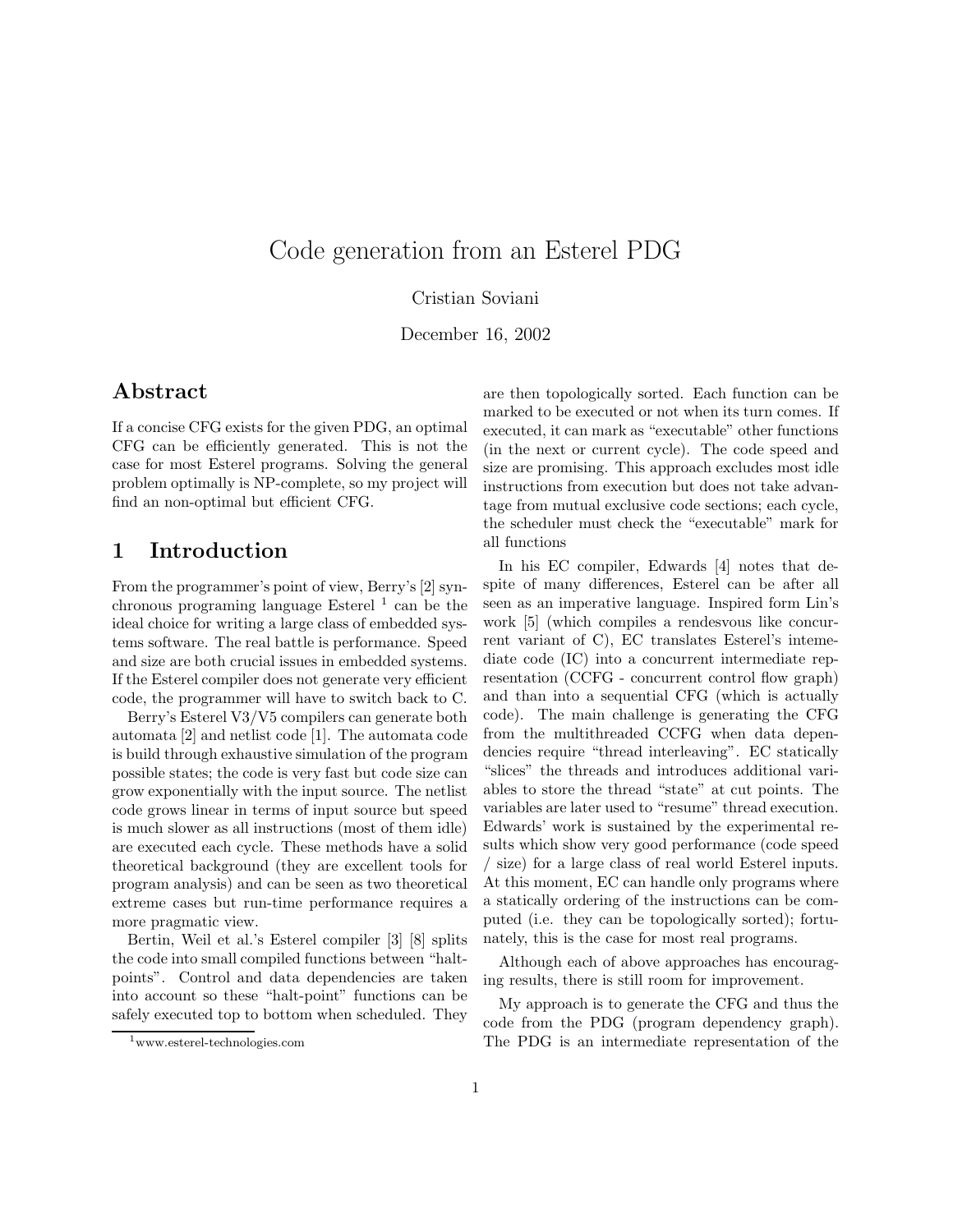program, much used in compiler design, consisting from a CDG (control dependency graph) and a DDG (data dependency graph). Instead of being a simple "translation" of the program, like IC, the PDG is a higher program abstraction, ignoring arbitrary links between nodes and keeping only mandatory (control and data) dependencies. Although PDG to CFG translation is not trivial, it is a promising way to get both short and fast code.

Simons and Ferrante describe an efficient algorithm [6] for generating a CFG from a PDG, when a concise CFG exists (i.e. no additional guard variables / code duplication is required). Their ingenious algorithm reduces the problem to the ordering of each parent node's children (siblings) and runs in polynomial time O(VE). The algorithm walks the CFG twice and computes for each node a "eec" set. Briefly, this information is used to detect CDG constraints in scheduling siblings. Sibling ordering is done by inspecting the "eec" sets and data dependencies, using a set of ordering rules. The algorithm stops when finding a concise CFG is not possible but it points out that guard variables / code duplication are needed to solve the problem.

Steensgaard extends Ferrante's work to handle irreductible programs which contain multiple entry loops [7]. This is done by introducing the notions of loop entry and close nodes. His work still considers only PDGs for which a concise CFG exist.

Edwards showed the general problem of finding optimum code is NP-complete. Fortunately, Esterel PDGs have some particularities which allow efficient algorithms. Due to the timing model, the PDG has no loops; due to signal semantics, any signal can be assigned by multiple instructions in arbitrary order; the signal can be read only after it was written by all instructions.

## 2 My work

#### 2.1 Overview

My program takes an Estrel PDG and generates the corresponding CFG in 4 main steps:

data dependencies

- Slices the PDG using Edwards' technique to remove cyclic dependencies between threads, such that resulting PDG has no interleaving threads and can be simple scheduled; thread cuts are bad for both size and speed, so their number should be reduced as much as possible
- Runs Ferrante's algorithm and orders the siblings in the PDG according to data dependencies and Ferrante's ordering rules; if guard variables are required, their number should be kept low
- Generates the sequential flow (CFG). Code genaration is trivial from this point.

#### 2.2 Compute and Relax data dependencies

This takes the CDG and computes the DDG by looking at data relationship between nodes. It is done in 2 steps. The result is the PDG.

In the first step each predicate is linked to all the statements which refer to the same variable. In the second step each dependency is checked; if the 2 nodes can't be both executed in the same tick, the dependency is removed (this is done by looking at the common ancestors). In the next sample, red edges are kept but the links (N5 to N4) and (N6 to N3) are removed:



• Constructs the DDG, eliminating unnecessary have any value, independently. This is not true for My assumption is that any predicate ancestor can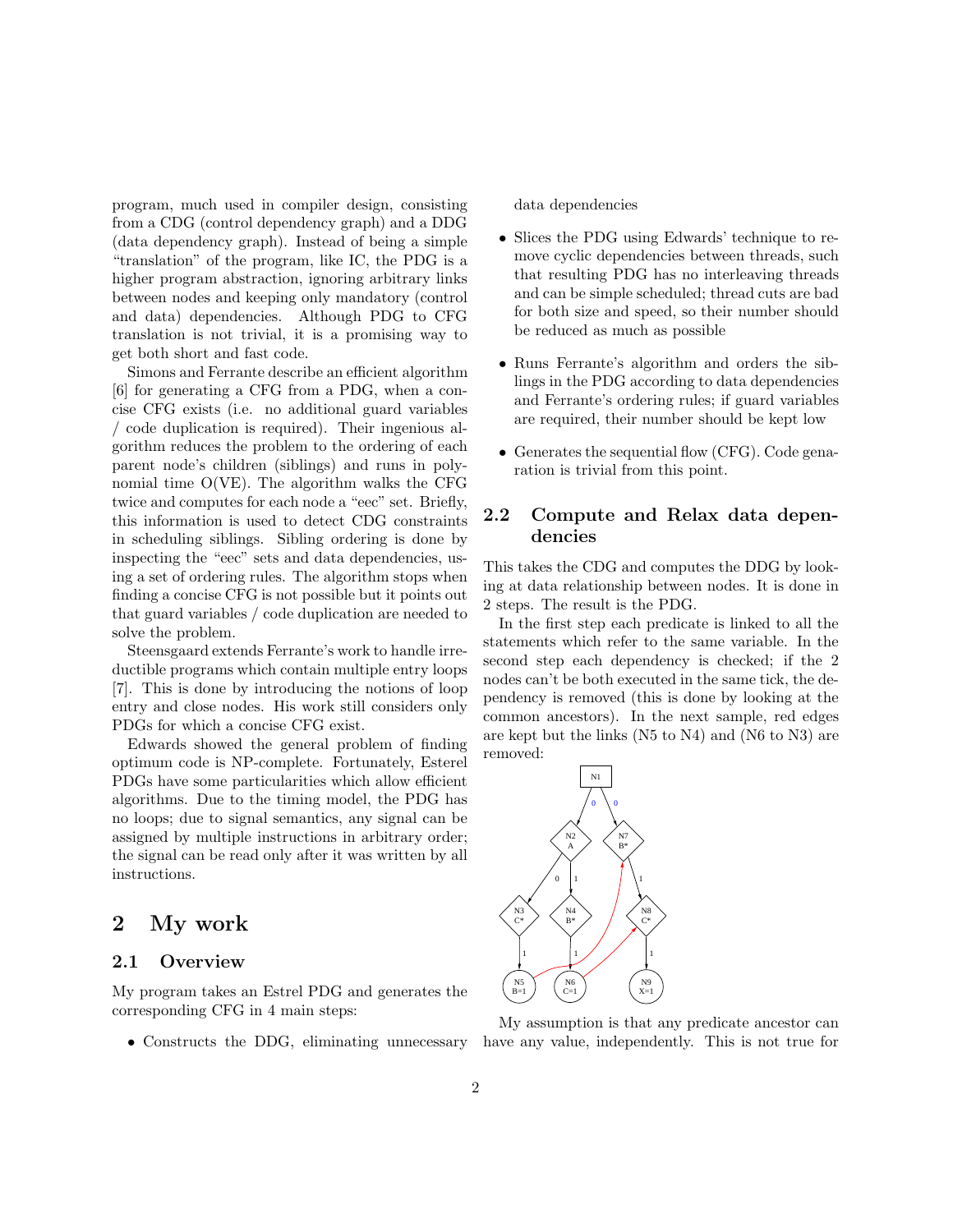certain cases. But only a more sophisticated tool which simulates all possible states and input values can detect if 2 nodes can be really both executed in the same tick or not (see Esterel constructiveness causality). My program could use the output from such a tool and skip this first module.

```
compute_relax_ddg()
//step 1
for each predicate p
 for each stat s referring the same var as p
    add data dep from s to p
//step 2
for each data dep s to p
 keep=false
  comm=common region ancestors of s and p
 for each f in comm
   for each child cf of f not in comm
       if cf is ancestor of s XOR p
          keep=true
  if keep==false remove data dep s to p
end
```


#### 2.3 Slicing the CDG

For each region with multiple children I must assure there exists at least an ordering of the siblings (threads). The regions are considered hierarchically, top to bottom, so as less as possible work is moved to upper levels.

For any such region, if there are cyclic data dependencies between siblings, the execution of threads should be "interleaved". This follows the technique used by Edwards in his EC [4] with the mention that EC uses a simple "depth-first" approach but my project reduces the number of context-switches to the minimum possible. This is important as context switches do both increase code size and execution time, and I expect heavy threaded programs to take best advantage of my algorithm.

Next there is a simple sample of a PDG which requires interleaving. Note the cyclic data dependencies (red edges) between the two siblings:

The left thread is a "bad" one because N5 and N8 can not be executed in the same "chunk"; N8 should execute after N7, N7 after N4 and N4 after N5. The solution is to cut the "bad" thread in 2 slices; the "upper" part remains in place - it can be scheduled first; the "bottom" part is "relinked" to the region, inserting appropriate guard variables for preserving the flow control - in can be scheduled later. This operation can be done several times and will safely lead to a final result, as there are no cyclic dependencies between signals; in the extreme worst case a one level schedule (netlist - like) could be generated. But the idea is to keep the number of "cuts" low.

Fortunately, a greedy algorithm works. For each "bad" thread (which must be obviously sliced), the "upper" part will include all nodes which do not depend on nodes on the same thread, using nodes on another threads as "intermediary". The nice result is this simple algorithm make the minimum number of cuts possible.

Next there is the result of the algorithm. Note that there are no more cyclic dependencies between siblings, so they can be scheduled in the order N2, N4, N100: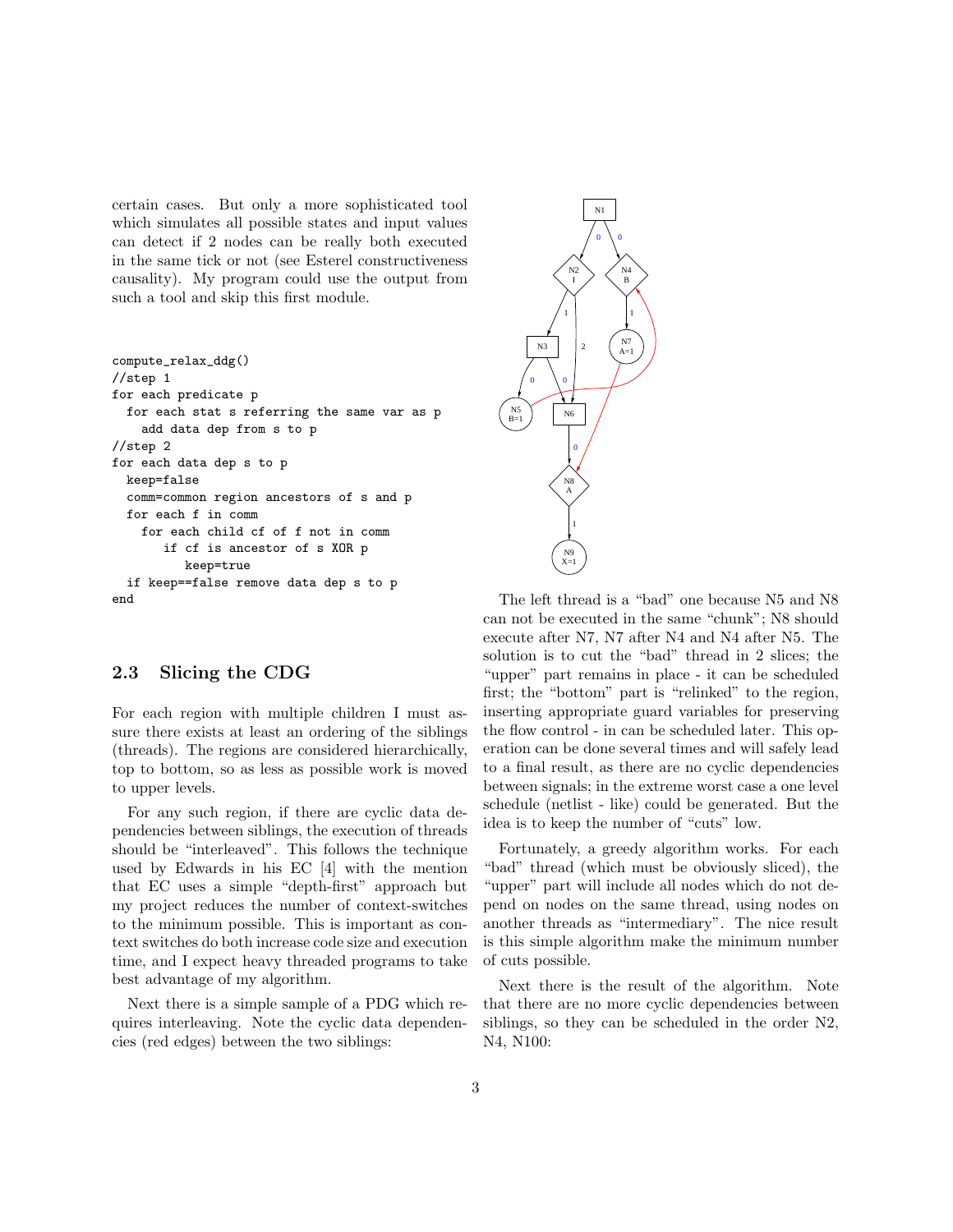

The following code is an outline of the cutting algorithm. Instead of adding just a predicate and the corresponding statements, a more complex algorithm is actually used to construct a "mirror" tree which preserves the flow control with minimum overhead.

```
slice_pdg()
for all regions f (top->bottom)
 mark all children 'not onepiece'
 while f has a child c not marked 'onepiece'
    slice(f,c)
    mark c as 'onepiece'
end
slice(f,c)
mark all descendents of f as CH
mark all descendents of c as SON
for each n descendent of c (top->bottom)
  if(n has a RMV parent) mark n as RMV
  if(n depends of another node in CH using
     SON nodes as intermediary)
        mark n as RMV
if any node was marked RMV
  create a new pred r
 link r as son of f
 for each n descendent of c (bottom->top)
  if n is RMV and its parents are not RMV
     add a new statement s w/ the same var as r
     link s to n's parent
     relink n to r instead of its parent
```
#### 2.4 Ordering the siblings in the CDG

For each region with multiple children, a scheduling is possible due to the slicing, but additional guard variables/predicates may be necessary. To keep them as few as possible, I use the algorithm developed by Simons & Ferrante [6] which computes each node's "external edge contition" (eec). The technique is also described by Steensgard [7].

By definition,  $X \in eec(Y)$  iff X executes if any descendent of Y executes. If  $X \notin eec(Y)$ , Y has an external edge with respect to X. Briefly, X can be simply scheduled before Y but not after Y, and we can write it as  $X \leq Y$ . If we can find such an order for all siblings which also respects data dependencies, no guard variables should be added; otherwise, they are mandatory. A "bad" schedule can be forced by data dependencies and/or by siblings having external edges with respect to each other (i.e.  $X \notin ecc(Y)$ and  $Y \notin ecc(X)$ , meaning  $X \lt Y$  and  $Y \lt X$ ). Fortunately, this rarely happens so Ferrante's ordering saves us from additional code most of the time.

In the next sample PDG, N4 and N3 schedule their children as shown by the blue numbers. It can be noticed that an additional predicate is required for N5 but not for N6 and N7.



order\_sib()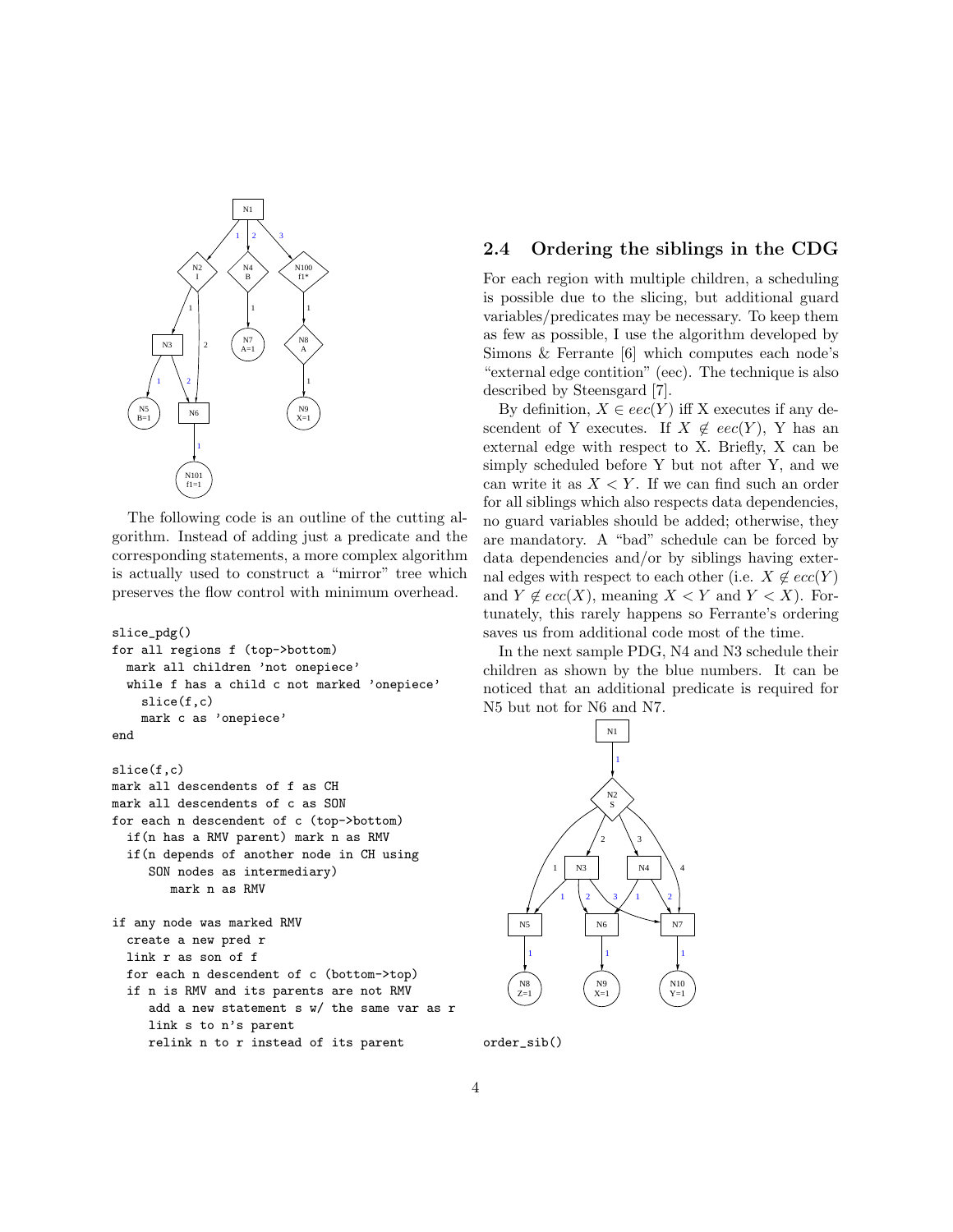```
while there unscheduled siblings
 poss=all possible siblings, according to data dep.
  schedule nextsib(poss)
end
nextsib(poss)
 x=first(poss)
  for each y of (poss-x)
    if(y<x) x=y;
```
return x;

Note that statements and predicated without external edges are first scheduled.

#### 2.5 Generating the CFG

Now we have the scheduling order for all siblings. As a concise CFG do not always exist (in that case its construction is trivial) my program generates the CFG in two steps, to avoid inserting unnecessary additional code.

First, the CDG is walked top to bottom and additional predicates / statements are inserted for any region with multiple parents. "wire" nodes are added to simplify the CFG construction (a wire can have multiple parents but only one child - briefly, a region is replaced by several wires). A parent passes to each child a "wout" node, which briefly is the node where execution resumes after the child completes; this is either an executable node (pred. or statement) or a wire. All regions loose their links (which are moved to wire nodes) and are removed. Finally, all wires are removed (updating the links) so the result of the first step is a valid but unoptimum CFG.

Second, the CFG is walked bottom to top and predicates are "simplified" (when 2 children edges go actually to the same node) or even removed (when there is only one child left); in the same time, the corresponding statements are also simplified / removed. This assures that only necessary additional predicate / statements are kept.

Next: the CFG generated from the previous PDG. Note the additional predicate N106, corresponding guard variable w5 and its assignment in N107 and N108:



```
//step 1
makecfg()
for each node n in CDG (top -> bottom)
  if n is 'stat' or 'pred' wire_ps(n)
  if n is 'reg' wire_f(n)
for each node w of type 'wire'
  relink w's parents to w's child
  remove w
```

```
//step 2
```

```
for each node n in CFG (bottom ->top)
  if n is additional predicate minpred(n)
```

```
end
```

```
wire_ps(n)
  get wout from father
 push wout to all children
  is n is 'stat' or 'pred' w/ default case
     link n to wout
wire_f(f)
```

```
if f has multiple parents
```